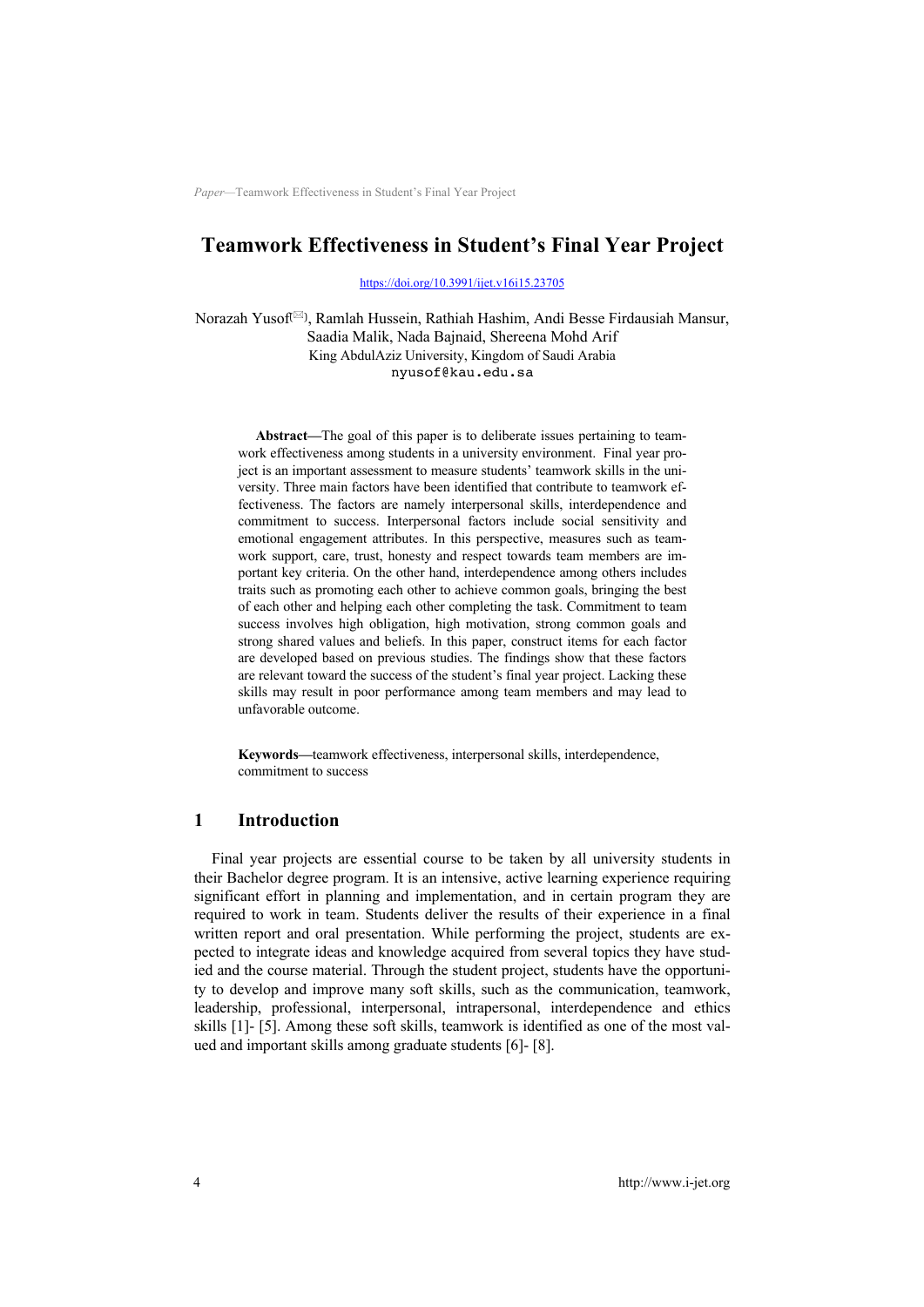A team can be described as a set of people with individual skills required to complete tasks or project, in which each team member has common goals, operates with a high degree of interdependence, shares responsibility and is accountable for the collective performance [2] [9]. Teamwork is the process of individuals performing activities jointly in a supportive situation through sharing knowledge and skills in order to achieve common goals [8] [10]. There are several theories related to teamwork. Among them are the Bruce Tuckman of Team Stages [11], Belbin's Theory of Team Roles [12] and Tajfel's Theory on Social Identity [13].

In addition, many educational Universities represented by Association of American Colleges and Universities National Leadership Council (AACU) and Accreditation Board for Engineering and Technology (ABET), identify teamwork as a necessary skill among college graduates in order to prepare them for success in life, especially in the workplace [6]. A survey conducted by the National Association of Colleges and Employers (NACE) in 2015 has revealed that "Ability to work in a team structure" is an extremely important skill with 5-point scale. In all majoring and degrees, employers are seeking graduates who are able to work well in teams and who are decisive problem solvers [7]. Moreover, researchers reveal that projects done collaboratively have given positive impact on student development [8] [14]- [16]. Tarricone and Luca also agreed that effective team work was an essential ingredient in the success of the students completing their project-based unit [10].

Interpersonal skills in teamwork involves two factors, namely social sensitivity [5] [17] and emotional engagement [3] [18] [19]. Social sensitivity is the individual skill to perceive and understand the feeling of others [20]. Teams with high level of social sensitivity tend to perform well in team work task activities [20]. The interpersonal skill factors also include the ability to share and resolve any evolving issues with team members, that promote honesty, trustworthiness, support, respect, and commitment to the team and the team members [5] [12]. Other than that, encouraging a caring work environment is important, including the ability to work effectively, as well as to protect and support each other.

A team displaying good interdependence promotes the other team members to achieve their common goal, start supporting one another, and make contributions toward the whole [2] [10] [21]. In a study conducted by Aziz et al. [22], task interdependence positively moderates the performance at team level. It motivates team members to increase their ability to cooperate and maintain efficient teamwork. The team comes to realize that every member is important in achieving their common goals and they become dependent and committed to their members [23].

High commitment from each team member to work effectively is an essential factor in team success [24]. Successful teams have high motivation, are engaged and are strongly determined to achieve common goal at the highest level. Some previous study has shown that commitment to team goals is capable of augmenting the level of task outcome when it comes to difficult goal [25]- [27]. The other study conducted by Hyatt and Ruddy [28] mentioned that there is correlation among group aim assurance and parameter toward quantification of goal accomplishment.

In this regard, the final year student project shall be conducted in teams to provide students with growth in teamwork skills [4] [7]. However, without proper awareness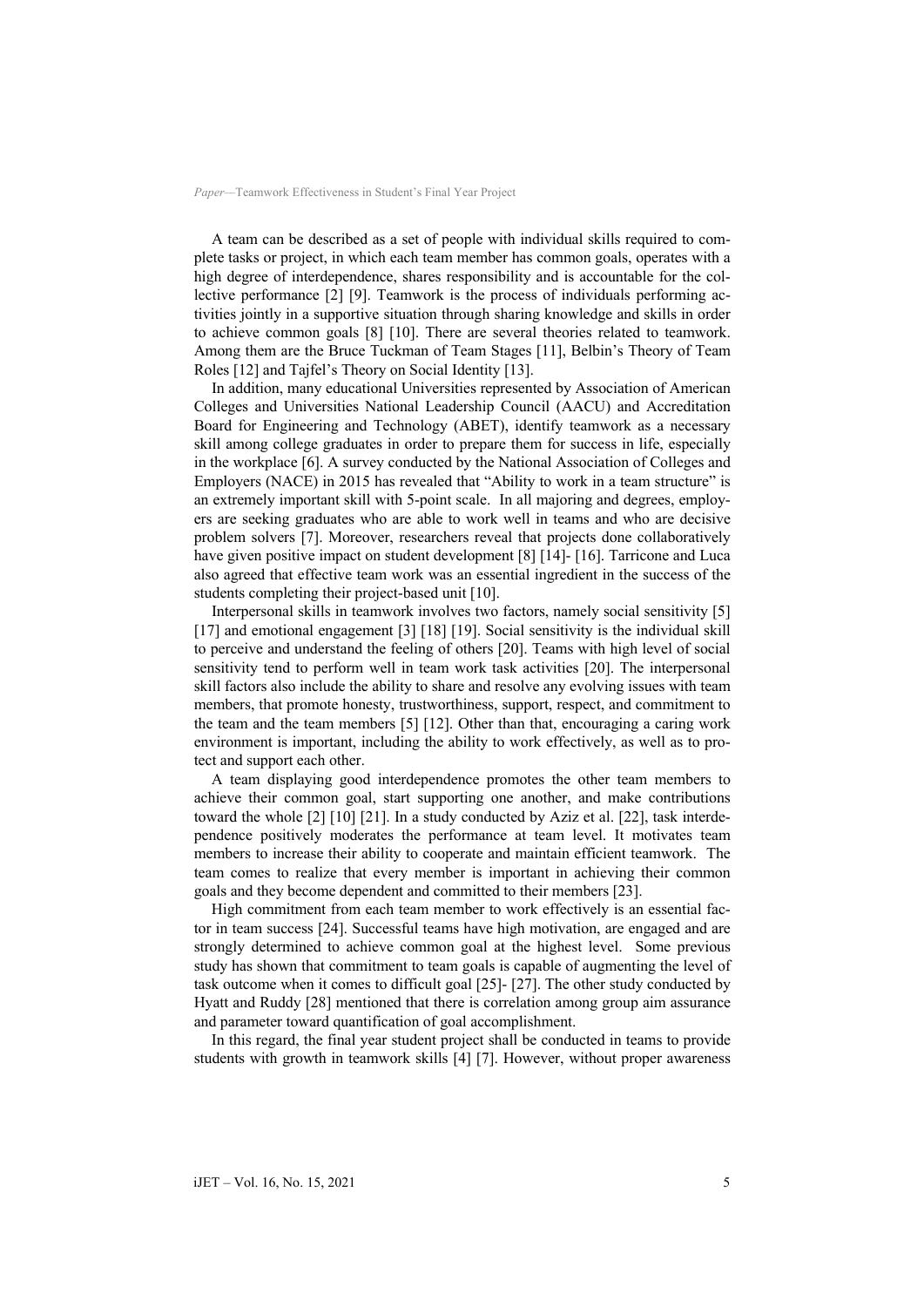on how to construct good teamwork, students may face various problems associated with the operational activities of teams, as well as interaction among the team members [29]. The misconception of teamwork as a group work, where the work was divided equally among team members and to be performed individually, may lead to unsuccessful and ineffective outcome. And the phenomena of free riding, social loafing and conflict within teams are the adverse effects on student motivation when working in a team [30].

Apart from the students' negative attitude, the institution's education system, which recognizes individual work, could appear to be against placing students in teams. It may result in backlash, when the system implements a universal grading scheme, despite the fact that the team members may not have contributed equally [29].

This paper focuses on three key factors that contribute to teamwork effectiveness, namely interpersonal skills, interdependence and commitment to team success. This study reviews on the successful attributes needed for effective teamwork and conduct a pilot study to identify that these key factors need to be carefully considered by the students as well as the supervisors.

# **2 Final year project at the faculty of computing and information technology**

The Faculty of Computing and Information Technology at King Abdul Aziz University in Rabigh (FCITR) offers three major programs that are based on the department, namely Computer Science (CS), Information Technology (IT), and Information Systems (IS). These programs are accredited by the Accreditation Board for Engineering and Technology (ABET) in which the graduates of the program should acquire five abilities of ABET criterion-3 as shown in Table 1 [31].

| Student<br>Outcome | <b>Description</b>                                                                                                                                        |
|--------------------|-----------------------------------------------------------------------------------------------------------------------------------------------------------|
| 1                  | Analyse a complex computing problem and to apply principles of computing and other relevant<br>disciplines to identify solutions.                         |
| $\overline{2}$     | Design, implement, and evaluate a computing-based solution to meet a given set of computing re-<br>quirements in the context of the program's discipline. |
| 3                  | Communicate effectively in a variety of professional contexts.                                                                                            |
| 4                  | Recognize professional responsibilities and make informed judgments in computing practice<br>based on legal and ethical principles.                       |
| 5                  | Function effectively as a member or leader of a team engaged in activities appropriate to the<br>program's discipline.                                    |

**Table 1.** ABET Criterion-3

To graduate, the students are required to take two capstone courses with the code 498 and 499. These two courses are referred to as the final year project that ties together the theoretical concepts of their program to solving practical problem as a team-oriented project. Each team can consist of two to five members [32], and is assigned a project supervisor.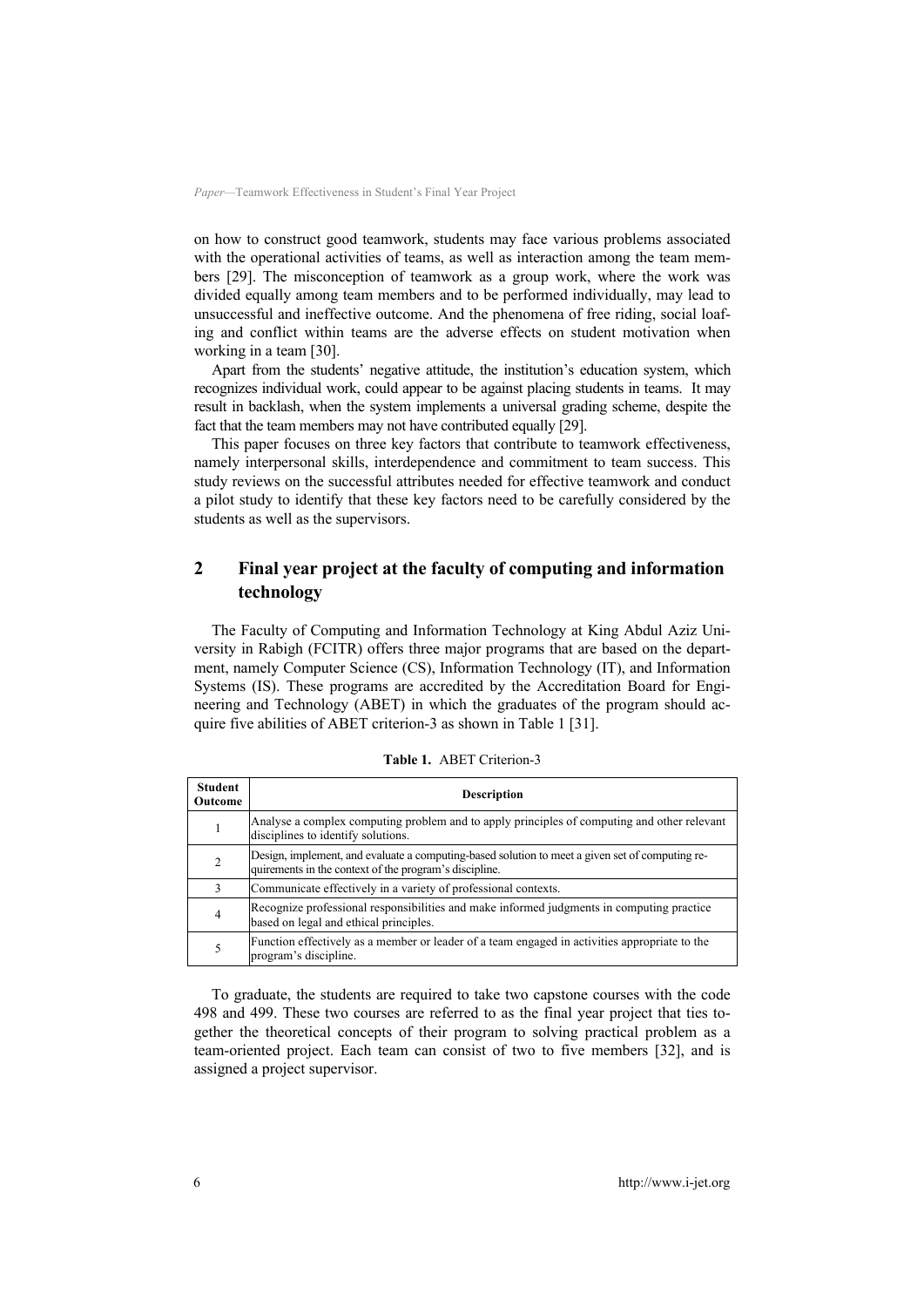The project supervisor is responsible to guide and motivate the students while implementing the project, provide advice on how to plan and carry out investigations and analyse data, as well as highlight knowledge, skills and accessibility of the tools needed for the project. There are weekly meeting and the supervisor continuously observes and monitors the students' progress.

The 498 course aims to meet the student outcomes 1, 2, 3, 4, and 5 of ABET criterion-3, while the 499 course aims to meet the student outcome 2, 3, 4, and 5 of ABET criterion-3 (see Table 1). In 498, the students are expected to propose, analyse, and design a software system, and conduct a thorough investigation of their particular program related problem for industry/research-based project. At the end of the 498 session, the students are required to deliver oral presentation, submit the weekly progress reports, and the proposal report for the project.

Further, in 499, the students continue the System/Research development of the project and produce the complete software or system. And at the end of the session, the students are required to deliver oral presentation, submit the weekly progress reports for that session, a final report for the project, as well as to demonstrate the software product.

The assessments of both 498 and 499 involve the project supervisor, examination committee, and peers. Each student is evaluated individually and as a team. The peer evaluations allow each student to evaluate other members in the team [33]. Peer evaluations are helpful in developing student's judgement skills by encouraging them to reflect their contributions to the group work, as well as their peers' contributions [34]. The evaluation shall be done with complete privacy and finally handed over to the project supervisor at the end of the session. Each team member will give a scale between  $0 - 5$  on commitment, contributions, participation, supportive attitudes and trust of the team member for the team work assessment, which is in criteria 5 of the Student Outcome as shown in Table 1. To avoid team bias, the assessment score for the peer evaluation is 30%, while the supervisor evaluation takes 70% of the total score for this team work assessment [35] [36].

This paper focuses only on the student outcome 5 of the ABET criteria stated in Table 1, that is to determine the student's ability to function effectively as a member or leader of a team engaged in activities appropriate to the program's discipline. This study aims to identify the key factors that lead towards a successful team*.*

## **3 Method**

#### **3.1 Research method**

This study employs quantitative research method for both data collection and data analysis processes. A survey was carried out at the female section of the Faculty of Computing and Information Technology, King Abdul Aziz University in Rabigh (FCITR). The objective of this study is to investigate on the important factors that lead towards a successful team*.*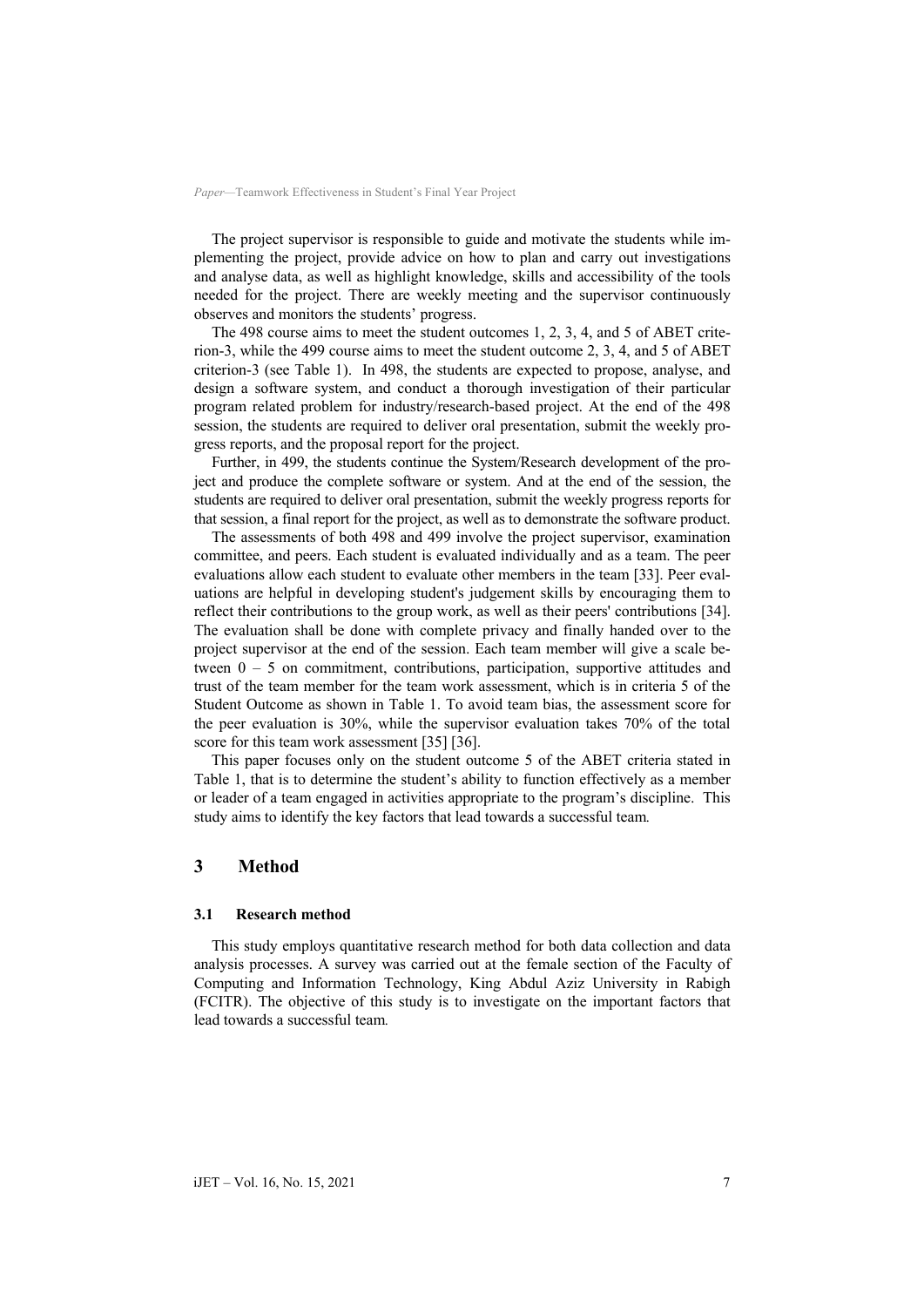#### **3.2 Participant**

In this study, a total number of 42 female students were involved. They were the undergraduate students who registered 498 and 499 courses for their final year project in the year 2017 and 2018. These students are from three different departments, namely the Information Systems (IS), the Computer Science (CS), and the Information Technology (IT).

Out of the total 42 respondents, this study consisted of 8 IS students (19%), 16 CS students (38.1%) and 18 IT students (42.9%). The number of sample is small due to the small number of female students enrolled in each course of the department.

#### **3.3 Research instrument**

In this study, the student's department and gender were assessed as the demographic questionnaire. To probe the participants' perceptions about working in team during conducting their final year project, the key attributes for successful teamwork by Tarricone and Luca [10] were adapted as the primary instrument of interest. The original version of Tarricone and Luca, consisted of 53 items and were divided into 6 key attributes.

However, this study only adapted 15 items and focused on 3 key attributes. The first 4 items were grouped under *Interpersonal skills*, 6 items under the *Interdependence* and 5 items under *Commitment to team success*. These items were posed as statements, with possible responses on a 5-point Likert-type scale of *Strongly Disagree* (1), *Disagree* (2), *Neutral* (3), *Agree* (4) and *Strongly Agree* (5).

To help respondents who might face difficulties in understanding foreign language, the survey questions were translated from English language into Arabic language. These questionnaires were then posted to the respondents through the Google forms.

#### **3.4 Data analysis**

The data were analysed using IBM SPSS 25. From the reliability test conducted, the Cronbach's alpha values ranged from 0.81 to 0.88 as shown in Table 2. The results show that the constructs used in this study are reliable and are appropriate to perform further analysis on the data investigated.

| Construct                  | <b>Items in Scale</b> | Cronbach Alpha |  |  |
|----------------------------|-----------------------|----------------|--|--|
| Interpersonal Skill        |                       | 0.86           |  |  |
| Interdependence            |                       | 0.81           |  |  |
| Commitment to team success |                       | 0.88           |  |  |

**Table 2.** Cronbach Alpha for each construct

## **4 Results and discussion**

Table 3 exhibits the distribution of the useful factors that contribute to successful teamwork. The teamwork successful factors had means ranging between 4.44 and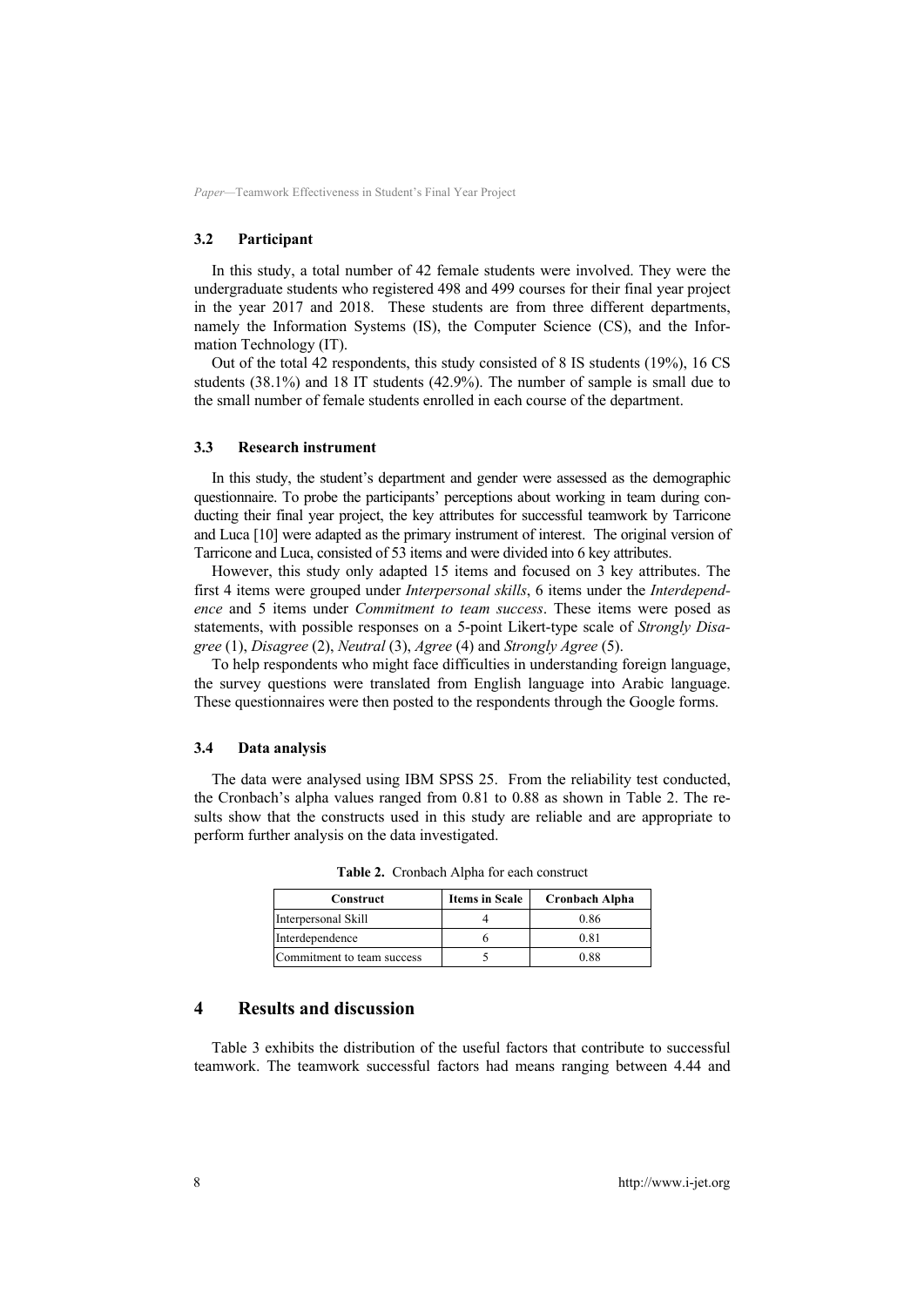4.55. In general, the respondents seemed to agree to the statements in the questionnaire. From the responses in Table 3, it can be seen that the Interpersonal Skills is one of the essential key factor in ensuring the success of the teamwork.

|                            | N                |                  | Mean                     | <b>Standard deviation</b> |  |
|----------------------------|------------------|------------------|--------------------------|---------------------------|--|
| Construct                  | <b>Statistic</b> | <b>Statistic</b> | <b>Standard</b><br>error | <b>Statistic</b>          |  |
| Interpersonal Skill        | 42               | 4.55             | .08                      |                           |  |
| Interdependence            | 42               | 4.44             | .09                      |                           |  |
| Commitment to team success |                  | 4.45             | .09                      |                           |  |

**Table 3.** Successful teamwork

In response to the interpersonal skills dimension, respondents believe that members must be respectful and supportive of one another, and realistic in mutual expectations. Table 4 shows the highest mean value i.e. 4.60 for this item. Moreover, the respondents also agree that members must protect and support each other, must care for each other, as well as must respect and trust each other. Lacking of these interpersonal skills may lead to ineffective team working.

The interpersonal skills mentioned above are found to be consistent with previous studies [11] [12] [20]. Hence, the above skills are found relevant in teamwork success. Having these skills will promote positive outcomes to the team project as a whole.

|                                                                                                                     | N                | Mean             |                          | <b>Standard</b>               |
|---------------------------------------------------------------------------------------------------------------------|------------------|------------------|--------------------------|-------------------------------|
| <b>Construct</b>                                                                                                    | <b>Statistic</b> | <b>Statistic</b> | <b>Standard</b><br>error | deviation<br><b>Statistic</b> |
| I believe that people must care for each other                                                                      | 42               | 4.52             | .092                     | .594                          |
| I believe that members must protect and support<br>each other                                                       | 42               | 4.52             | .098                     | .634                          |
| I believe that members must be respectful and<br>supportive of one another, and realistic in mutual<br>expectations | 42               | 4.60             | .097                     | .627                          |
| I believe members must respect and trust each<br>other                                                              | 42               | 4.57             | .109                     | .703                          |
| Valid N (listwise)                                                                                                  | 42               |                  |                          |                               |

**Table 4.** Interpersonal skills

Besides the Interpersonal skill, the Interdependence is also an essential trait to teamwork success. The detail descriptive statistics for this factor is illustrated in Table 5. The respondents agree that the team members must work together effectively to produce successful systems and they interact to help each other accomplish the task and promote one another's success.

In addition, the respondents also agree that team members must never be fully selfdirected or completely independent. Likewise, the team members must take an interest in both the group and each individual achievement. Together the group can deliver more than the individuals rather than do it in isolation. And the respondents believe that one cannot succeed unless the other members of the group succeed.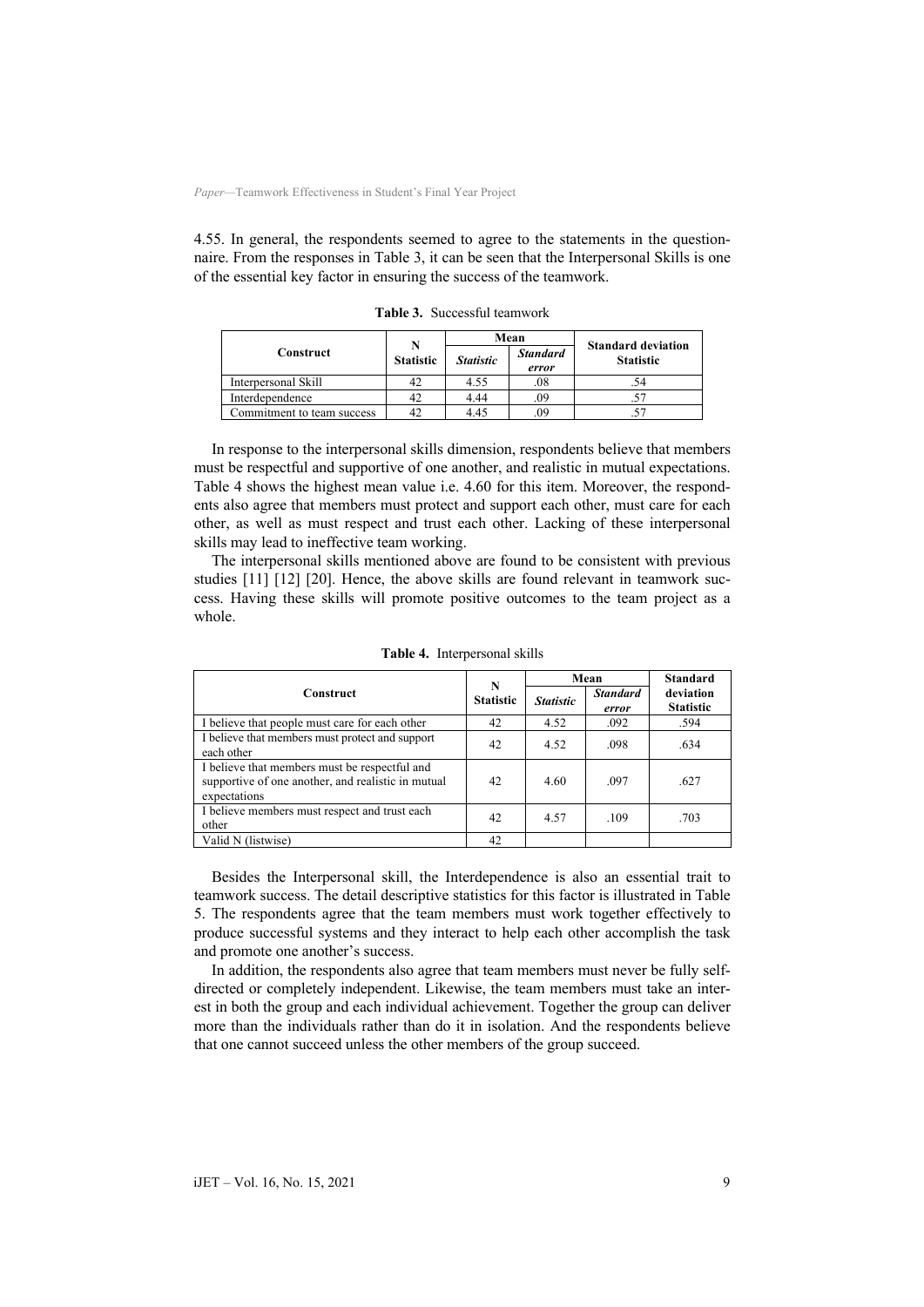|                                                                                                        | N<br><b>Statistic</b> | Mean             | <b>Standard</b>          |                               |
|--------------------------------------------------------------------------------------------------------|-----------------------|------------------|--------------------------|-------------------------------|
| <b>Construct</b>                                                                                       |                       | <b>Statistic</b> | <b>Standard</b><br>error | deviation<br><b>Statistic</b> |
| One cannot succeed unless the other members<br>of the group succeed                                    | 42                    | 4.19             | .157                     | 1.018                         |
| Together the group can deliver more than the<br>individuals rather than do it in isolation             | 42                    | 4.26             | .132                     | .857                          |
| Team members must work together effective-<br>ly to produce successful systems                         | 42                    | 4.64             | .095                     | .618                          |
| Team members interact to help each other<br>accomplish the task and promote one anoth-<br>er's success | 42                    | 4.57             | .109                     | .703                          |
| Team members must take an interest in both<br>the group and each individuals achievement               | 42                    | 4.40             | .132                     | .857                          |
| Team members must never be fully self-<br>directed or completely independent                           | 42                    | 4.55             | .103                     | .670                          |
| Valid N (listwise)                                                                                     | 42                    |                  |                          |                               |

**Table 5.** Interdependence skills

In addition, the Commitment to Team Success is another key factor to the effectiveness of teamwork. In Table 6, the respondents agree that understand the purpose of the project and its objectives, as well as the need for a strong team commitment, are important factors in order to succeed. Moreover, the respondents agree to believe that all members must share a strong common goal and must be committed and satisfied with their work. The respondents also agree that in order to succeed all members must have strong shared values and beliefs. Without Commitment to Team Success, the teamwork may have disturbing outcome.

|                                                                               | N<br><b>Statistic</b> | Mean             | <b>Standard</b>          |                               |
|-------------------------------------------------------------------------------|-----------------------|------------------|--------------------------|-------------------------------|
| Construct                                                                     |                       | <b>Statistic</b> | <b>Standard</b><br>error | deviation<br><b>Statistic</b> |
| I understand the purpose of this<br>project and its objectives                | 42                    | 4.57             | .097                     | .630                          |
| I believe all members must share a<br>strong common goal                      | 42                    | 4.55             | .103                     | .670                          |
| In order to succeed we need a strong<br>team commitment                       | 42                    | 4.57             | .119                     | .770                          |
| In order to succeed all members must<br>have strong shared values and beliefs | 42                    | 4.12             | .133                     | .861                          |
| I believe we must be committed and<br>satisfied with our work                 | 42                    | 4.45             | .128                     | .832                          |
| Valid N (listwise)                                                            | 42                    |                  |                          |                               |

**Table 6.** Commitment to team success skills

The monitoring and evaluations of both 498 and 499 capstones courses are another important factors to support team effectiveness. These include the weekly meetings, group progress reports, the continuous supervisor evaluations, the final stage examination committee evaluations and the peer evaluations.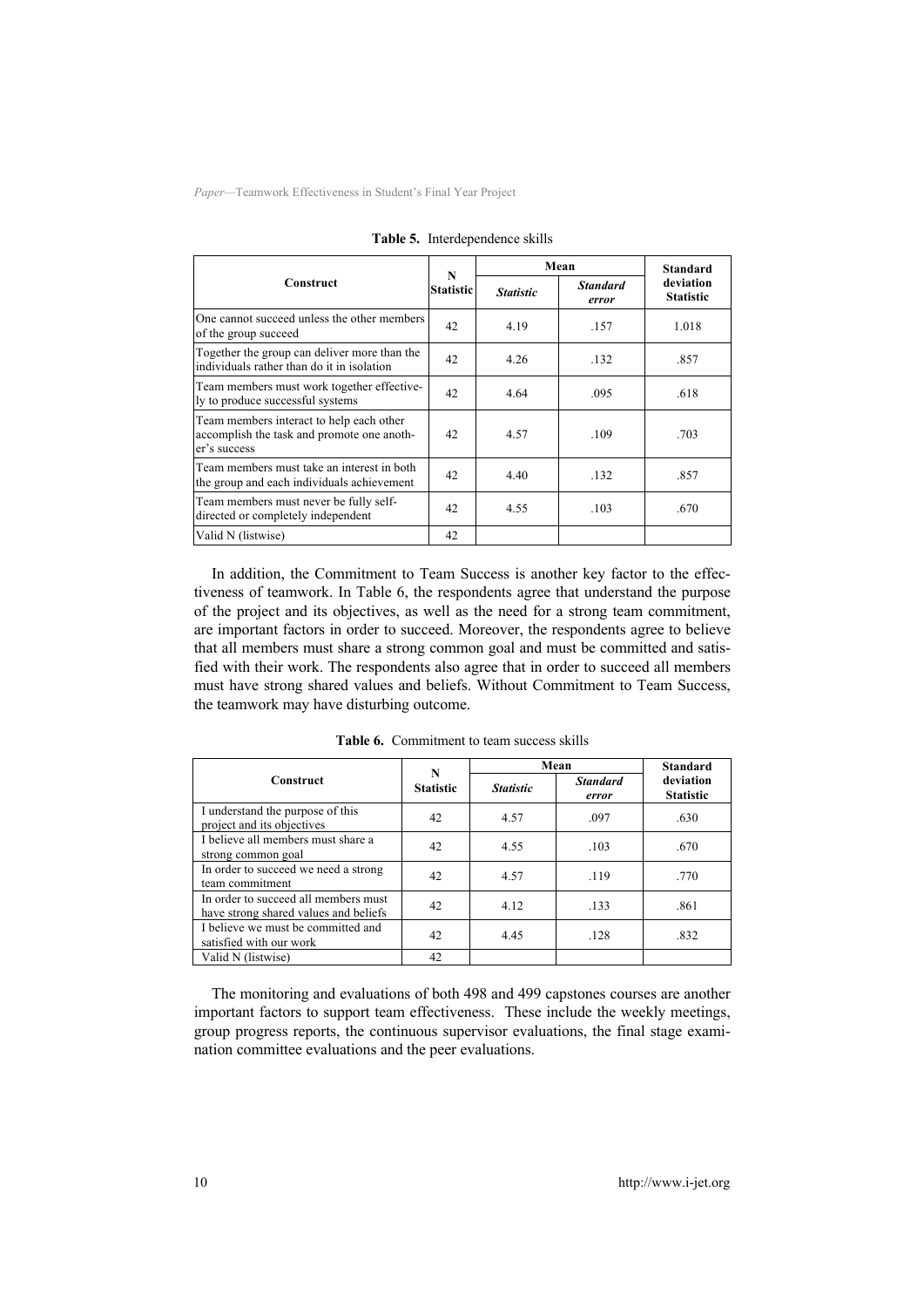From the weekly meetings and the weekly group progress reports, the supervisor able to observe the team's interpersonal skill, the interdependence and commitments to team success. The supervisor able to recognize the team with good interpersonal skill who acknowledged each member in the team as having different personalities and experienced problems at different stage. They possessed respects and supports for each other in difficult times. On the other hand, the team having lack of interpersonal skills expressed little concern for each other and offered no support for others in difficult times. When this kind of situation occurred, the supervisor should handle the conflict by requesting them to respect and support each other [5].

In addition, interdependent team members demonstrated their responsibilities to other team members and they were able to complete their tasks on time. They believed that the contribution of every team member in this project was the key to success. On the other hand, no interdependence between team members can be identified when team members were only focused on their own tasks and were not willing to help others. This results in a lack of team unity and cooperation, and can result in teams splitting up. Before this situation getting worst, the supervisor should take necessary actions by motivating each team members to cooperate and encourage them to maintain efficient teamwork [22].

Further, supervisor may be able to notice a positive commitment to team success, by observing teams that had highly focused on delivering quality product and not preoccupied with personal issues that might interrupted their objectives. On the other hand, there were mismatched of expectations between team members. For example, one member might be highly motivated to achieve a high quality product, but the other members were merely just gaining a pass and only put in minimum effort. This situation caused frustration and a lot of problems with the team. The supervisor may overcome this issue by letting each team member knows the project expectation clearly and simply. The supervisor may encourage discussions among team so that the less engaged member to understand what's required of them.

The continuous supervisor evaluations and the final stage examination committee evaluations are done on each student individually and as a team. During the final oral presentations and project demonstrations, the examination committee able to measure the interdependency and commitment to team success of each team.

The peer evaluation allows students to evaluate their team members individually. It is a good platform to be applied in interdependence and commitment to team success issues. The team member had a chance justify and to rate when there were members who were not performing or only put minimal effort in the project.

These monitoring and evaluations exercises are in line by previous works [5] [10] [17] - [19] [22] [25] - [28] [35] and [36].

## **5 Conclusion**

This paper focused on three useful factors that contributed to the success of teamwork in Final Year project at the Faculty of Computing and Information Technology in King AbdulAziz University, in which team working is considered as one of the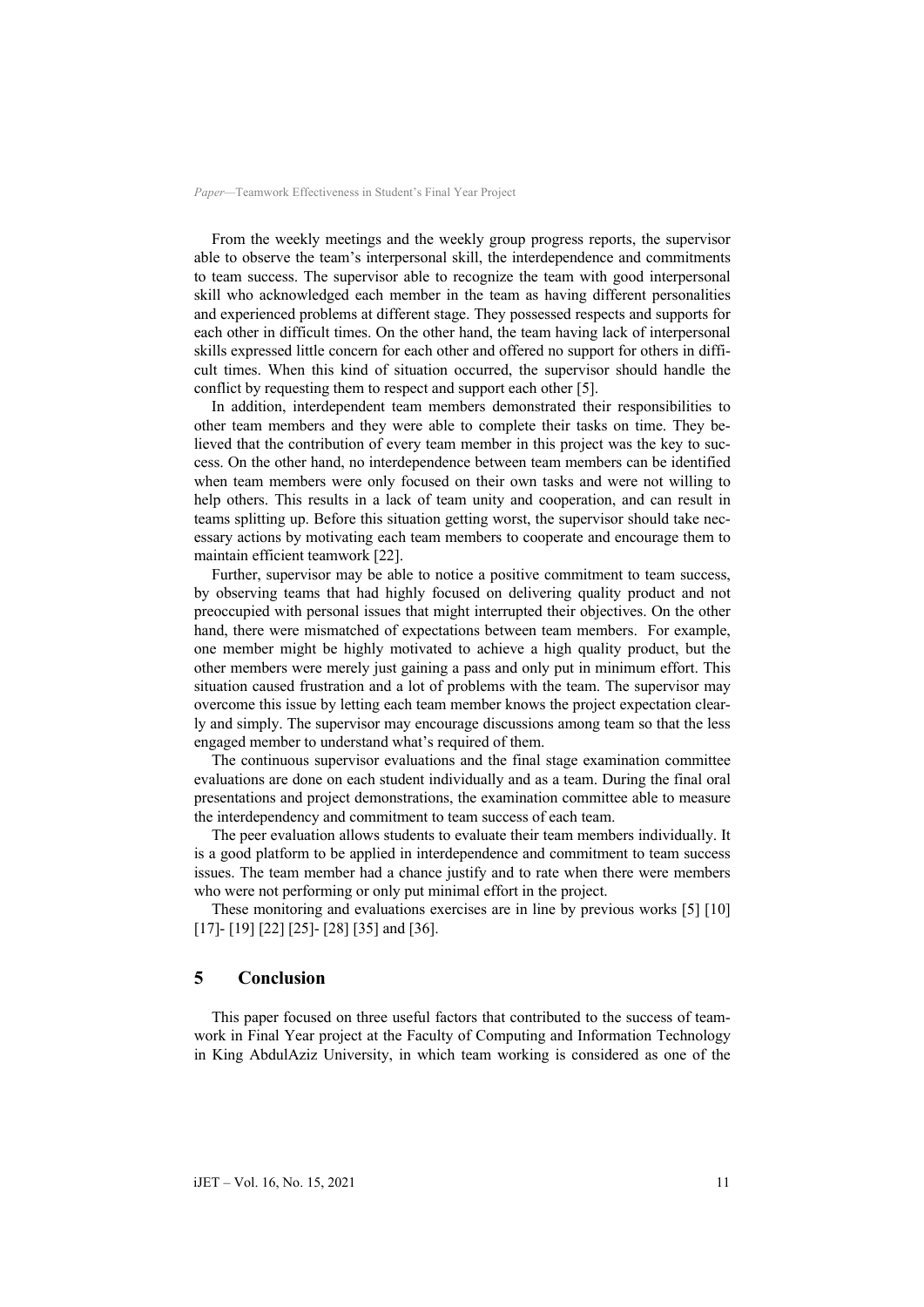assessment criteria of student outcome according to ABET. The three useful factors are Interpersonal skill, Interdependence, and Commitment to team success. From the analysis, it is clear that being respectful and supportive of one another, and also being realistic in mutual expectations, are viewed as crucial. By possessing the interpersonal skills, the team members showed consideration for each other in good or difficult times.

These main factors need to be seriously reflected by the students and the supervisors. Lacking in any of these skills may result in students facing various problems associated with the operational activities of teams, as well as poor performance among team members that may lead to unsuccessful outcome.

For future work, this research may explore other key factors that support teamwork effectiveness, such as leadership, commitment to team process, open communication and positive feedback. It will be interesting to further explore the correlations among these factors to determine the strong attributes that contribute significantly to teamwork success. By determining all the key success factors, this research may provide proper awareness and guidelines to both students and instructors on how to construct effective teamwork.

### **6 Acknowledgment**

This work is supported by King Abdulaziz University. The authors would like to thank the Deanship of Scientific Research Management (DSR) King Abdulaziz University for the support and incentive extended in making this study a success.

## **7 References**

- [1] Martins, J., Duarte, M., Cunha, S., Almada-Lobo, B., Marques, A. T. and Magalhães, B. (2007). "The role of hard and soft skills on engineering education," *Eng. Educ.*, no. May 2014, pp. 3–8.
- [2] Chatwattana P. and Nilsook, P. (2017). "A Web-based Learning System using Projectbased Learning and Imagineering". *International Journal Of Emerging Technologies In Learning (IJET)*, 12(05), pp. 4-22. https://doi.org/10.3991/ijet.v12i05.6344
- [3] Pentland, A. S. (2020). "The new science of building great teams," *Harv. Bus. Rev.*, vol. 90, no. 4, pp. 60–69, 2012, Accessed: Sep. 12, 2020. [Online]. Available: https://ci.nii.ac.jp/naid/20001077629.
- [4] Uziak, J. "Position of the final year project in an engineering curriculum," in *Global Journal of Engineering Education*, vol. 17, no. 3, pp. 113–118, 2015.
- [5] Bennett, L. M., Levine-Finley, S. and Gadlin, H. Collaboration Team Science: Field Guide, US Department of Health & Human Services, National Institutes of Health, National Cancer Institute, 2018*.*
- [6] Hughes R. L. and Jones, S. K. (2011). "Developing and assessing college student teamwork skills," *New Dir. Institutional Res.*, vol. 2011, no. 149, pp. 53–64, Mar. 2011. https://doi.org/10.1002/ir.380
- [7] Adams, S. (2014). "The 10 Skills Employers Most Want in 20-Something Employees," *Forbes*, pp. 10–12, [Online]. Available: http://www.forbes.com/sites/susanadams/2013/10/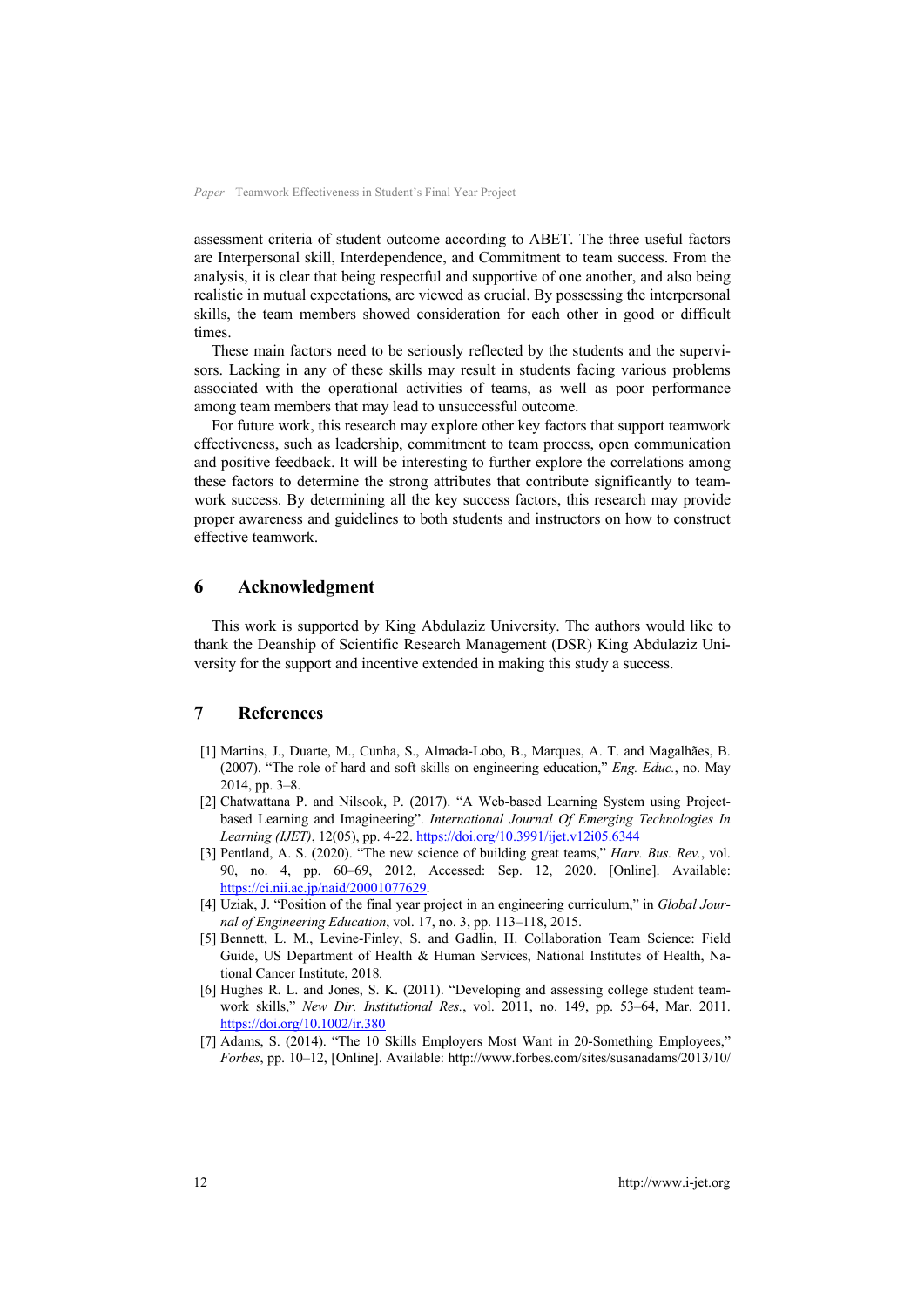11/the-10-skills-employers-most-want-in-20-somethingemployees/%5Cnhttp://www.forbes.com/sites/susanadams/2014/11/12/the-10-skillsemployers-most-want-in-2015-graduates/

- [8] Gherib T. and Bouhadada, T. (2021). "Towards a New Platform Based on Web 2.0 Technologies Supporting Collaborative Clinical Reasoning Behavior Skills," *International Journal of Emerging Technologies in Learning (iJET),* 16(08), pp. 106-131, https://doi.org/10.3991/ijet.v16i08.19471
- [9] Morgeson, F. P., Lindoerfer, D. and Loring, D. J. (2010). "Developing team leadership capability," *The Center for Creative Leadership Handbook of Leadership Development*. pp. 285–312.
- [10] Tarricone P. and Luca, J. (2002). "Successful teamwork: A case study," in *Quality Conversations, Proceedings of the 25th HERDSA Annual Conference*, Perth, Western Australia.
- [11] Tuckman, B. W. (1965). "Developmental sequence in small groups," *Psychol. Bull.*, vol. 63, no. 6, pp. 384–399, doi: 10.1037/h0022100
- [12] Belbin, R. M. (2011). "Management Teams: Why They Succeed or Fail (3rd ed.)," *Hum. Resour. Manag. Int. Dig.*, vol. 19, no. 3, pp. 171–175. https://doi.org/10.1108/hrmid. 2011.04419cae.002
- [13] Tajfel, H., Turner, J.C., Austin, W.G. and Worchel, S. (1979). "An integrative theory of intergroup conflict," *Organizational identity: A reader,* vol. 56, p. 65.
- [14] Clark, N., Davies, P. and Skeers, R. (2005). "Self and peer assessment in software engineering projects," *Conf. Res. Pract. Inf. Technol. Ser.*, vol. 42, no., pp. 91–100, 2005
- [15] Kuh, G. D. (2008). "Excerpt from high-impact educational practices: What they are, who has access to them, and why they matter," *Association of American Colleges and Universities,* vol. 14, no. 3, pp. 28--29.
- [16] Neumann, P., Kowitz, C., Schranner, F. and Azarnykh, D. "Interdisciplinary teamwork in HPC education: Challenges, concepts, and outcomes," *J. Parallel Distrib. Comput.*, vol. 105, pp. 83–91, Jul. 2017. https://doi.org/10.1016/j.jpdc.2016.12.025
- [17] Woolley, A. W. Chabris, C. F., Pentland, A., Hashmi, N. and Malone, T. W. "Evidence for a collective intelligence factor in the performance of human groups," *Science (80-.)*, vol. 330, no. 6004, pp. 686–688, Oct. 2010. https://doi.org/10.1126/science.1193147
- [18] Stokols, D., Misra, S., Moser, R. P., Hall, K. L. and Taylor, B. K. (2008). "The Ecology of Team Science. Understanding Contextual Influences on Transdisciplinary Collaboration," *American Journal of Preventive Medicine*, vol. 35, no. 2 SUPPL. Elsevier, pp. S96–S115. https://doi.org/10.1016/j.amepre.2008.05.003
- [19] Parker J. N. and Hackett, E. J. (2012). "Hot spots and hot moments in scientific collaborations and social movements," *Am. Sociol. Rev.*, vol. 77, no. 1, pp. 21–44. https://doi.org/ 10.1177/0003122411433763
- [20] Bender, L., Walia, G., Kambhampaty, K., Nygard, K. E. and Nygard, T. E. "Social sensitivity correlations with the effectiveness of team process performance," in *Proceedings of the ninth annual international conference on International computing education research - ICER '12*, 2012, p. 39. https://doi.org/10.1145/2361276.2361285
- [21] Kuthyola, K. F., Liu, J. Y. C. and Klein, G. (2017). "Influence of task interdependence on teamwork quality and project performance," in *Lecture Notes in Business Information Processing*, vol. 288, pp. 135–148. https://doi.org/10.1007/978-3-319-59336-4\_10
- [22] Aziz, A., Ahmed, F., Aziz, M. F., Fayyaz, M. and Abid, N. (2019)."Impact of Emotional Intelligence on Individual and Project Team Performance in Information Technology Projects Under the Moderating Role of Task Interdependence," *J. Secur. Stud. Glob. Polit.*, vol. 4, no. 1, p. 1. https://doi.org/10.33865/jssgp.004.01.0179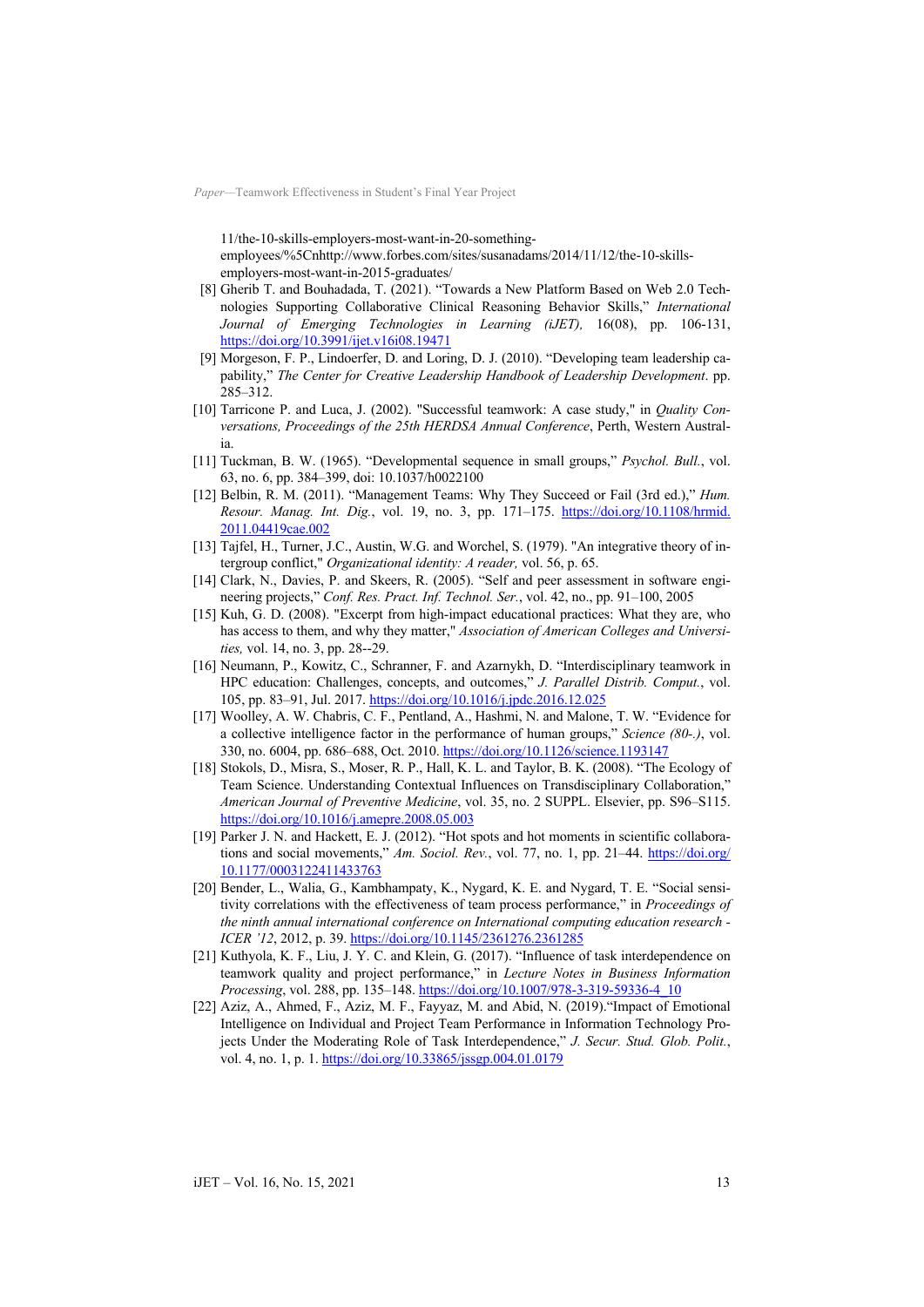- [23] Nunamaker, J. F., Briggs R. O. and Romano, N. C. (2015). *Collaboration Systems: Concept, Value, and Use*.vol. 19, Routledge.
- [24] Strauss, K., Griffin, M. A. and Rafferty, A. E. (2009). "Proactivity directed toward the team and organization: The role of leadership, commitment and role-breadth selfefficacy," *Br. J. Manag.*, vol. 20, no. 3, pp. 279–291. https://doi.org/10.1111/j.1467- 8551.2008.00590.x
- [25] Klein H. J. and Mulvey, P. W. (1995). "Two investigations of the relationships among group goals, goal commitment, cohesion, and performance," *Organ. Behav. Hum. Decis. Process.*, vol. 61, no. 1, pp. 44–53. https://doi.org/10.1006/obhd.1995.1004
- [26] Klein H. J. and Kim, J. S. (1998). "A field study of the influence of situational constraints leader-member exchange, and goal commitment on performance," *Academy of Management Journal,* vol. 41, no. 1, pp. 88-95. https://doi.org/10.5465/256900
- [27] Resick C. J. and Bloom, A. J. (1997). "Effects of goal setting on goal commitment, team processes, and performance," *Psychology and Education*.
- [28] Hyatt D.E. and Ruddy, T. M. (1997). "An examination of the relationship between work group characteristics and performance: Once more into the breech," *Personnel Psychology*, vol. 50, no. 3, pp. 553–558. https://doi.org/10.1111/j.1744-6570.1997.tb00703.x
- [29] Volkov A. and Volkov, M. (2007). "Teamwork and Assessment: a critique," *E-Journal of Business Education \& Scholarship of Teaching,* vol. 1, no. 1, pp. 59--64.
- [30] Hall D. and Buzwell, S. (2013). "The problem of free-riding in group projects: Looking beyond social loafing as reason for non-contribution," *Act. Learn. High. Educ.*, vol. 14, no. 1, pp. 37–49. https://doi.org/10.1177/1469787412467123
- [31] ABET Computing Accreditation Commission, (2020). *Criteria for Accrediting Computing Programs, 2019 – 2020 | ABET*, 2018. Accessed on: [Online]. Available: https://www.abet.org/accreditation/accreditation-criteria/criteria-for-accreditingcomputing-programs-2019-2020/
- [32] Al Mulhim E. and Eldokhny A. (2020) "The impact of collaborative group size on students' achievement and product quality in project-based learning environments," *International Journal of Emerging Technologies in Learning (iJET)*, 15(10), pp. 157-174. https://doi.org/10.3991/ijet.v15i10.12913
- [33] Jones A. and Birtle, M. "Individual assessment technique for group projects in software engineering," *Softw. Eng. J.*, vol. 4, no. 4, pp. 226–232, 1989. https://doi.org/10.1049/sej.1989.0029
- [34] Planas-Lladó A. *et al.*, (2018). "Using peer assessment to evaluate teamwork from a multidisciplinary perspective," *Assess. Eval. High. Educ.*, vol. 43, no. 1, pp. 14–30, doi: 10.1080/02602938.2016.1274369.
- [35] Raban R. and Litchfield, A. (2007). "Supporting peer assessment of individual contributions in groupwork," *Australasian Journal of Educational Technology,* vol. 23, no. 1, 2007. https://doi.org/10.14742/ajet.1272
- [36] Zheng, L., Chen, N. S., Cui, P. and Zhang, X. "A systematic review of technologysupported peer assessment research: An activity theory approach," *Int. Rev. Res. Open Distance Learn.*, vol. 20, no. 5, pp. 168–191, 2019, doi: 10.19173/irrodl.v20i5.4333.

### **8 Authors**

**Norazah Yusof** is an Associate Professor in Computer Science department at the King Abdul Aziz University. She is a member of the Institute of Electrical and Electronics Engineers (IEEE) and a member of the Society of Engineering Education